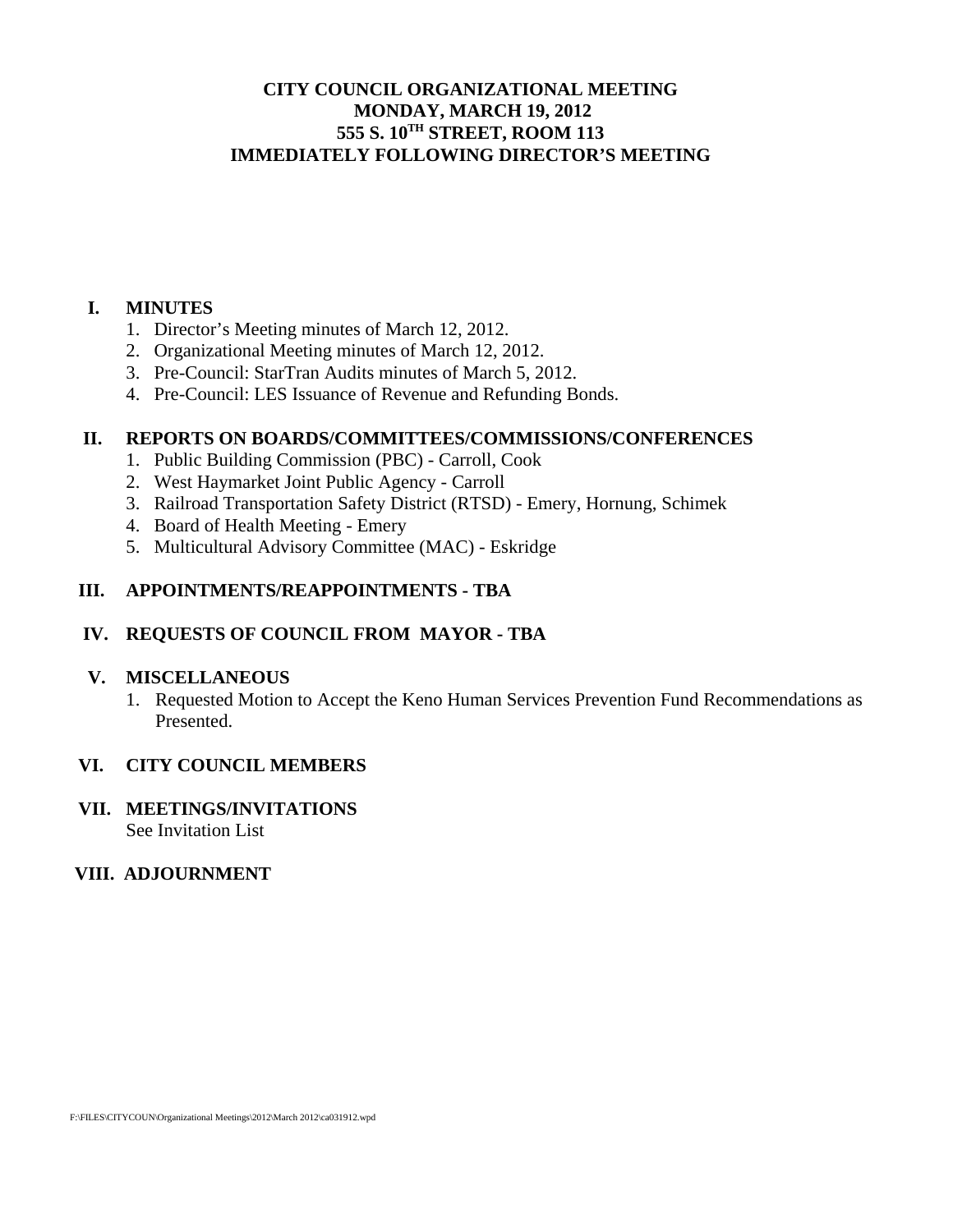# **MINUTES CITY COUNCIL ORGANIZATIONAL MEETING MONDAY, MARCH 19, 2012**

**Present:** Gene Carroll, Chair; Adam Hornung, Vice Chair; DiAnna Schimek; Jon Camp; Carl Eskridge; Jonathan Cook; and Doug Emery

# **Others:** Trish Owen, Deputy Chief of Staff; and Denise Pearce, Senior Policy Counsel

Chair Carroll opened the meeting at 2:15 p.m. and announced the location of the Open Meetings Act.

# **I. MINUTES**

- 1. Director's Meeting minutes of March 12, 2012.
- 2. Organizational Meeting minutes of March 12, 2012.
- 3. Pre-Council: StarTran Audits minutes of March 5, 2012.
- 4. Pre-Council: LES Issuance of Revenue and Refunding Bonds.

With no corrections the above minutes were approved.

# **II. REPORTS ON BOARDS/COMMITTEES/COMMISSIONS/CONFERENCES**

# **1. Public Building Commission (PBC) - Carroll, Cook**

Cook stated the Commission discussed the public art venue at  $555 S$ .  $10<sup>th</sup>$ . They are also looking to obtain a generator for the 233 Building. Did find a used one at Air Park, but small. May try to use less electricity, or will have to purchase a new generator.

He stated they extended their vending machine contract through September. Our vending machine contracts will now line up with the County and City, and will have 2 RFP's. One will be the County and Building Commission, the other will be the City Building Commission. The County will probably have a three to four year contact. The City more like ten, as we have a company. It didn't work with the County and Building Commission as they need separate control over their machines.

Cook said regarding the Benesch Building our best bid was 2.95% from U. S. Bank, which is outstanding. A six year, 90% loan.

Eskridge stated on the agenda, one landscaping contract is with ImageScapes, Inc. Why use an Omaha firm? Cook replied hopefully someone will attend the meeting and explain.

# **2. West Haymarket Joint Public Agency - Carroll**

Carroll stated the West Haymarket Joint Public Agency met on March 16<sup>th</sup>. At that time approved an art committee, which is basically the same as the City Council approved for the City. Secondly, approved loge box agreements, which there are 20 and selling well.

# **3. Railroad Transportation Safety District (RTSD) - Emery, Hornung, Schimek**

Emery stated the most time was spent discussing upcoming projects, such as the Waverly and Hickman quiet zones. Also discussed possibly rerouting the park entrance in Hickman, now not located wisely if they put in another set of tracks. However, rectifying may be very expensive.

Discussion with the County on what they think their levy would be. The levy will not go up for the RTSD this year, with the projects talked about.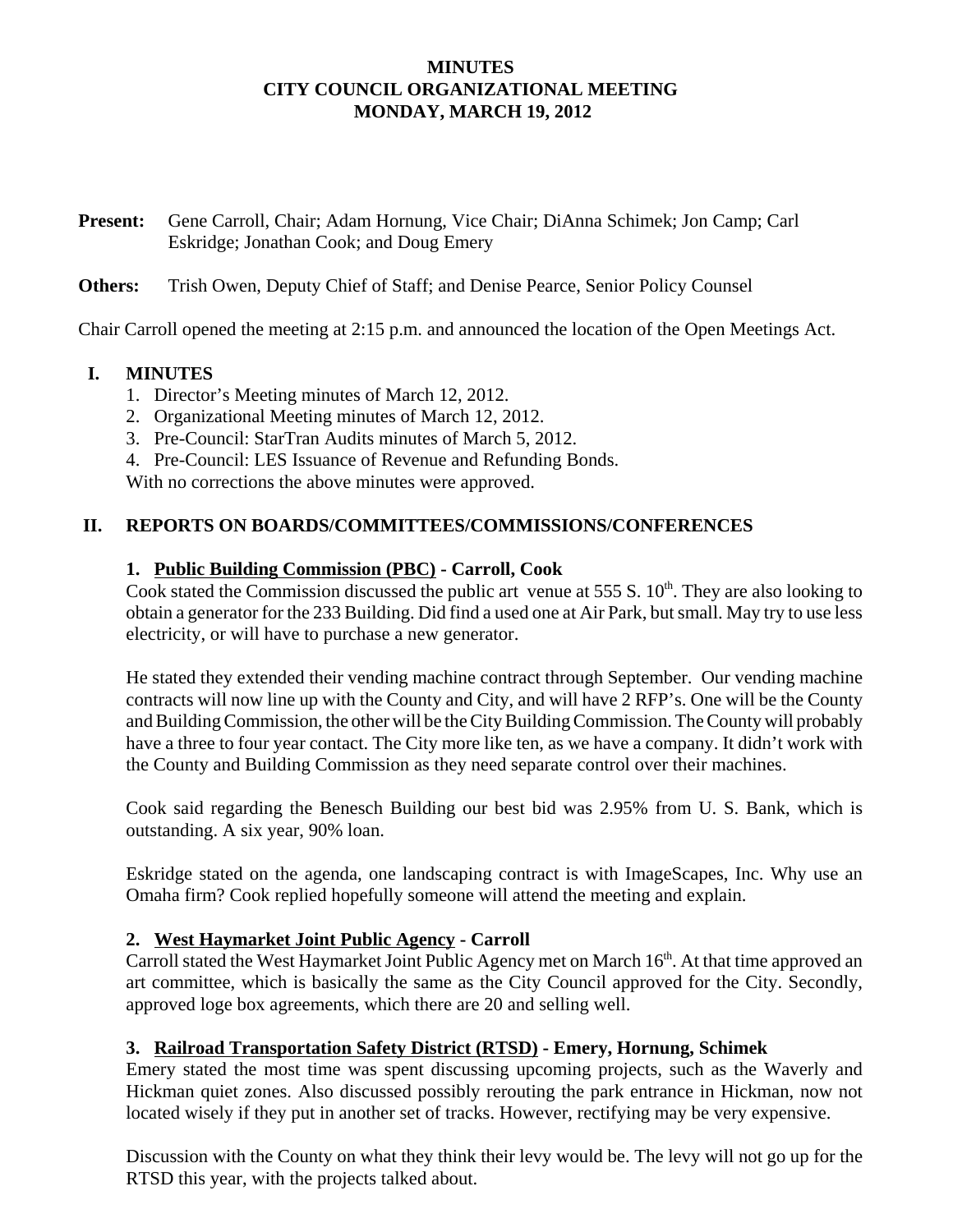Emery stated they look out approximately 8 to 10 years on projects. Will look at closing the railroad crossings at 33rd and Cornhusker and at 38th and Cornhusker. Would run a parallel road with Cornhusker Highway, in the area somewhat behind the Steak House. This would eliminate two of the most dangerous intersections in Lincoln. The intersections have data on the number of cars crossing daily versus the number of trains, which started talk on the danger factor. Approximately 17,000 or 18,000 vehicles cross each day with possibly 50 trains. But this project is a long ways out. Also at some point the intersection would potentially take Antelope Valley to  $33<sup>rd</sup>$  and Superior, which some developers would like to see. If completed it would lessen the traffic going up  $27<sup>th</sup>$  Street. But is a long ways off. Basically will first vote on engineering studies.

Hornung encourages constituents to look at the map they received, kind of an initial proposal. This is the stage where people suggest, agree, disagree. And is the proposal on what would be  $33<sup>rd</sup>$ , or  $35<sup>th</sup>$ and Cornhusker, a major piece of infrastructure which would include roundabouts. Antelope Valley would help in that respect. A long process before we get there. But now is the time to discuss.

Camp understands the RTSD is going to take over the railroad tracks at approximately  $8<sup>th</sup>$  Street. Emery stated it is in the budget. The RTSD will go forward and is supplying some money, not all, to help with the tracks on  $8<sup>th</sup>$  Street. Hornung added it's been in the RTSD budget a long time, and they always thought they would do. Emery commented with the construction it's the time to get it done.

Schimek referred to the map asking if the road goes over or under the tracks, a bridge or underpass? Emery replied it is in a flood plain and do not want to go under. Cook added the original plan was for an underpass but because of the flood plain wanted to avoid, but originally the cost option was with an underpass. Emery said they're just starting as the project is at least 8, 10 years out. Using the map Cook stated there's X's on the road leading north, what was the idea, north of the circle? Hornung answered they haven't gotten very far yet. Emery added it was originally in the Comp Plan as part of phase two. The Antelope Valley was to connect the road at about 29<sup>th</sup> Street with 33<sup>rd</sup> Street next to the car dealership on Superior. Nothing to do with this. Looking at a way to modify the two intersections at  $33<sup>rd</sup>$  and  $35<sup>th</sup>$ , which now have railway horns, the by-way horns, which do not work as well as we had hoped. Partly because of the weather, with wind and snow, these tend to malfunction. Some people are getting double whistles. If the X comes out and we go out and repair immediately they still wait. Once the X is back up it doesn't automatically give the engineer the right not to blow the whistle, he has to wait until he's informed. Recently went 36 to 48 hours with people getting double whistles. Not just the wayside horn but also at the train crossing, which caused at least one business loss.

Cook stated he is curious on the kind of interaction the RTSD has had with the businesses. Know when we were trying to figure out what should be done and discussed an underpass at  $33<sup>rd</sup>$ , one large issue was access to businesses. Originally they were going to close 33<sup>rd</sup>. Want to make sure businesses are not left out. Emery replied they're not at that point, now discussing feasibility.

# **4. Board of Health Meeting - Emery**

Emery stated they had a quick meeting as they did not have a quorum. Now going through the ten goals of the Board of Health. This month discussed diagnoses and how to quickly diagnose, isolate and decipher what is happening with clusters of incidents. Very interesting. Discussed how quickly they can utilize the communication system when two or three items that are out of the ordinary, and maybe a cluster, how important the quick diagnose is and to deal with potential life problems.